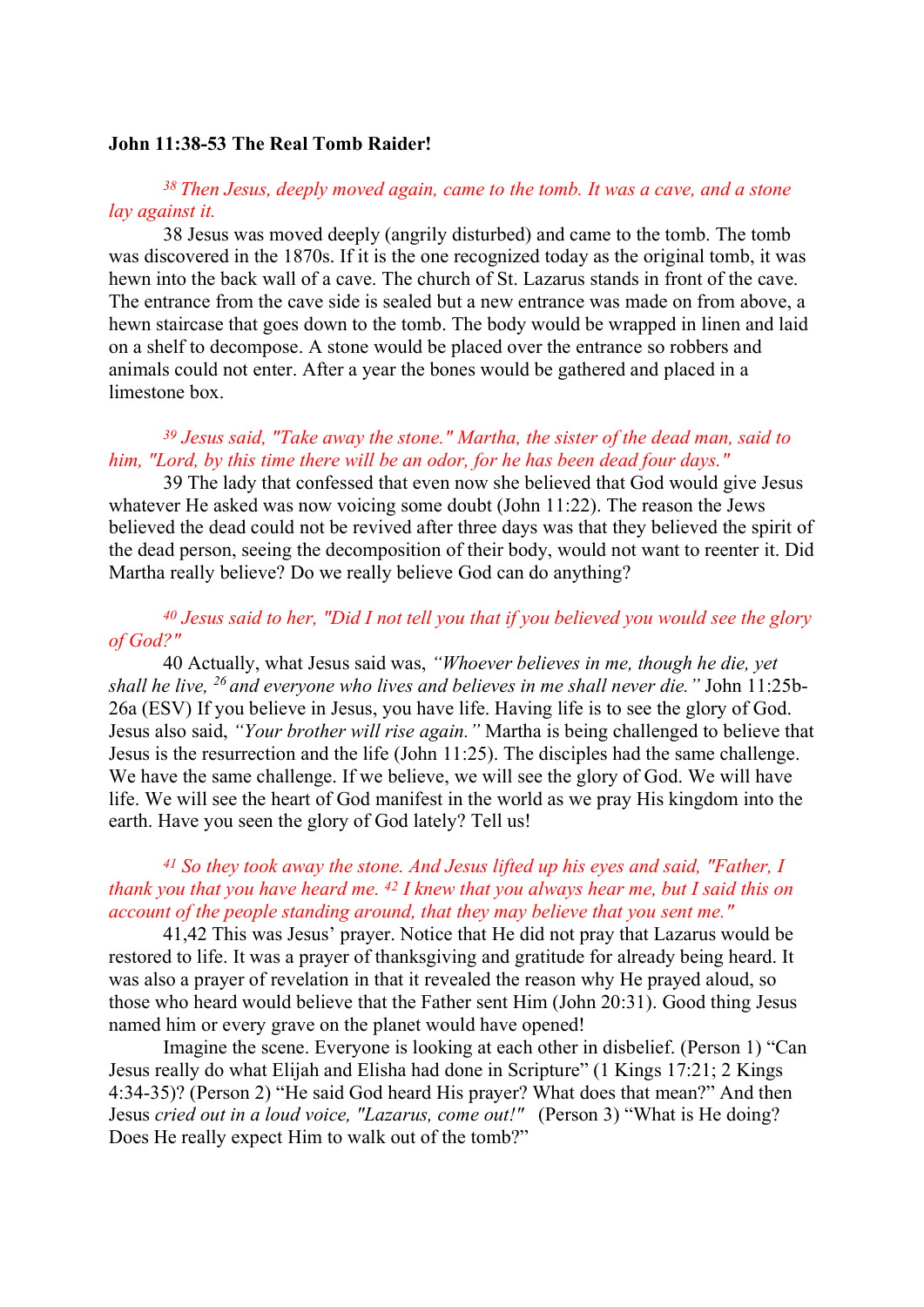## <sup>43</sup> When he had said these things, he cried out with a loud voice, "Lazarus, come out." <sup>44</sup> The man who had died came out, his hands and feet bound with linen strips, and his face wrapped with a cloth. Jesus said to them, "Unbind him, and let him go."

43,44 (Lazarus shuffles out of the tomb.) Fright, shock, disbelief, all kinds of emotions just swept over the crowd, but then it began to settle in. (Person 1) "Who can do such a thing? Who has authority to speak to the dead?" The words came back to Martha, "Even though he dies, yet shall He live. Do you believe this?" She certainly does now! Then exuberant joy was expressed in tears and laughter as they untied Lazarus in amazement. Someone might have said in awe, (Person 2 sniffing the toward the tomb and then toward Lazarus) "The grave still stinks but Lazarus does not!" And Lazarus might have responded, "You do not smell so bad yourself."

Then imagine the questions to Lazarus. (Person 3) "What did you see? What was it like to be dead?" (Person 1) "Did you see Abraham?" And on and on… I would have liked to ask a few of my own questions, wouldn't you? And then the celebration must have begun. People who thought they had no more tears were now crying tears of joy. It was a little foretaste of the day of Resurrection when all will rise at the voice of Jesus like the wind of the Spirit on the valley of bones (Ezekiel 37:9-10).

 It was a picture of our transformation when Jesus calls us. Our soul was rotting and beginning to stink. Many people thought there was no hope for us. We heard him call our name, and then we came to life. We were still bound by some sins and habits, but Jesus commanded that we be set free. And we are!

 $45$  Many of the Jews therefore, who had come with Mary and had seen what he did, believed in him, 46 but some of them went to the Pharisees and told them what Jesus had done. <sup>47</sup> So the chief priests and the Pharisees gathered the Council and said, "What are we to do? For this man performs many signs. <sup>48</sup> If we let him go on like this, everyone will believe in him, and the Romans will come and take away both our place and our nation."

45-48 "Let Him go on like this…" did they mean raising the dead and healing the incurable? Did they even realize what they were saying? There was a very real fear that the independence of the Jews would be revoked. The Jews were the only nation under Roman dominion that could worship their own God. They were also allowed to take care of most of their own internal affairs. Their "place" referred to the temple.

# $49$  But one of them, Caiaphas, who was high priest that year, said to them, "You know nothing at all.  $50$  Nor do you understand that it is better for you that one man should die for the people, not that the whole nation should perish."

49,50 Caiaphas held the office of high priest for 18 years, which meant he was great at pleasing Rome. This probably had to do with money derived from the business within the temple. Many other high priests only served for a year before they were replaced. It was thought that those holding the office the high priest could at times unknowingly say things that had a different meaning, a deeper meaning than they meant even without realizing it. Caiaphas wanted Jesus out of the way, but for us it means we won't experience the second death because He perished in our place.